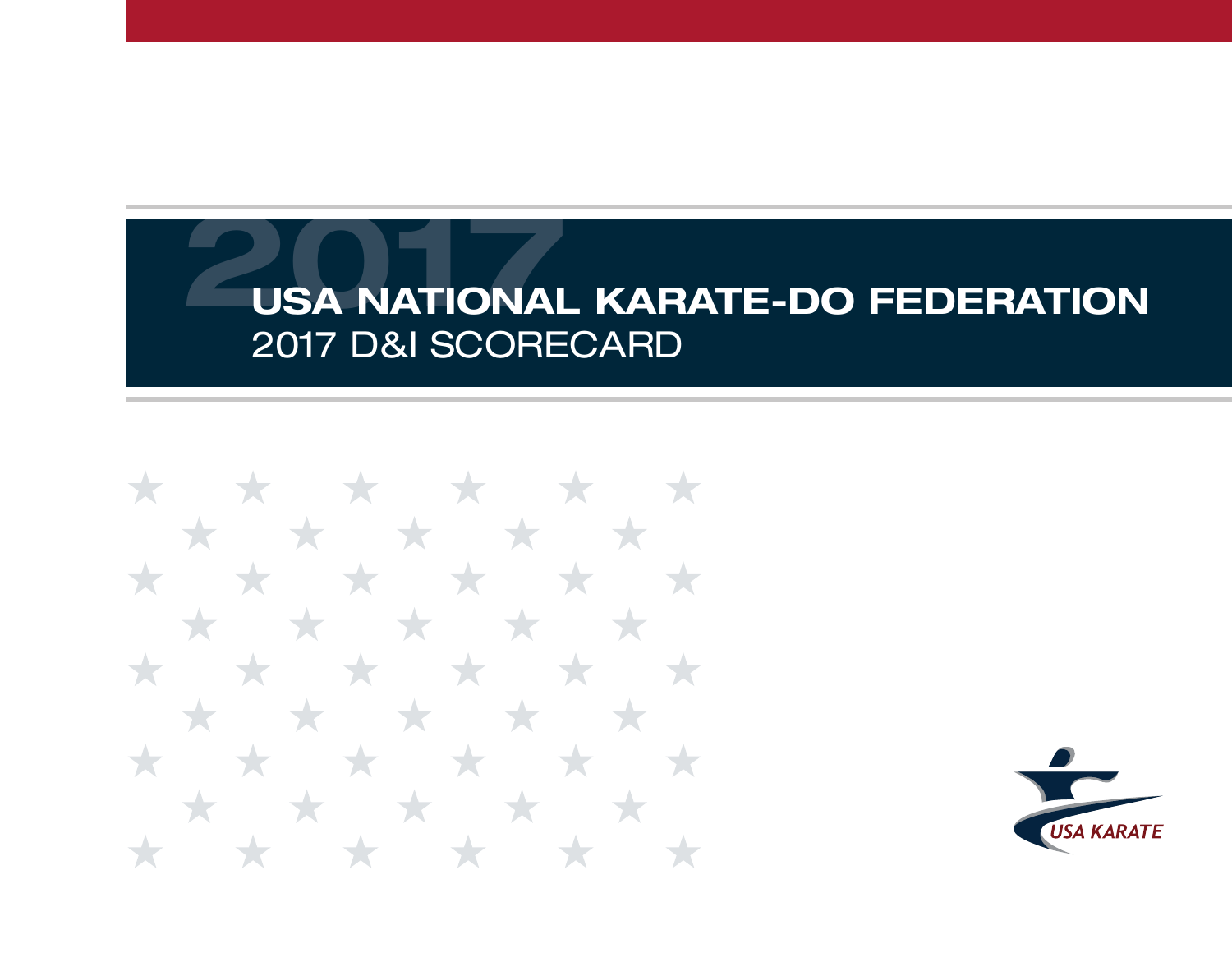

#### How the D&I Scorecard is collected and prepared

In accordance with the Ted Stevens Act, the USOC's Diversity and Inclusion department annually collects diversity data from the USOC, NGBs and HPMOs. The data is due April 1 and is based on each organization's demographic data as of Dec. 31 from the previous year.

Once the data is collected, the USOC works with a consultant to compile more than 4,000 data points into unique scorecards for each NGB, HPMO, and one for the USOC.

#### How to interpret the colors and numbers in the D&I **Scorecard**

Scores and colors are given as a percent of the benchmark. For simplicity, the scorecard uses green, yellow and red. Green indicates 85 percent or greater; yellow for 69-84 percent; and red signifies 68 percent or lower. Note that red is indicative of an opportunity to grow the sport and should be viewed as a positive prospect for creating strategy.

The color scheme allows for a quick indication of where an opportunity might exist, but it should also be put into context. In some cases, the numbers are quite small, so a change of one or two people can be very significant. Therefore red, although noteworthy, does not necessarily indicate failure.

#### How Benchmarks in the USOC D&I Scorecard are derived

The benchmark is derived from a combination of the U.S. Census, NCAA, and the specific NGB or HPMO's data. The benchmarks are tailored to each NGB and HPMO to adjust for their staff size, financial resources and uniqueness of their sport. For example, USA Volleyball's benchmark for membership data is based on 50 percent U.S. Census data and 50 percent NCAA data. For other sports like Team Handball, NCAA data is not applicable.

The D&I Scorecard measures the diversity of the USOC, NGB and HPMO's board of directors, standing committees, staff, membership, national team coaches and athletes, and developmental team coaches and athletes. The scorecard also measures the participation of women, people of color (African American/Black, Asian, Hispanic, Native American, Pacific Islander and two or more races), persons with disabilities and veterans.

The benchmarks are designed to provide an assessment and comparison of the NGBs and/or HPMOs while considering the uniqueness of each organization. For example, the benchmark for the percent of female coaches on the team is based on the percent of women on the team. Simply, the coaching staff should reflect the diversity of the team. This factor is important because some sports, like boxing, have not had female participation as long as other sports, like swimming, for instance. Therefore, fewer female coaches in boxing would be expected (at this point in time).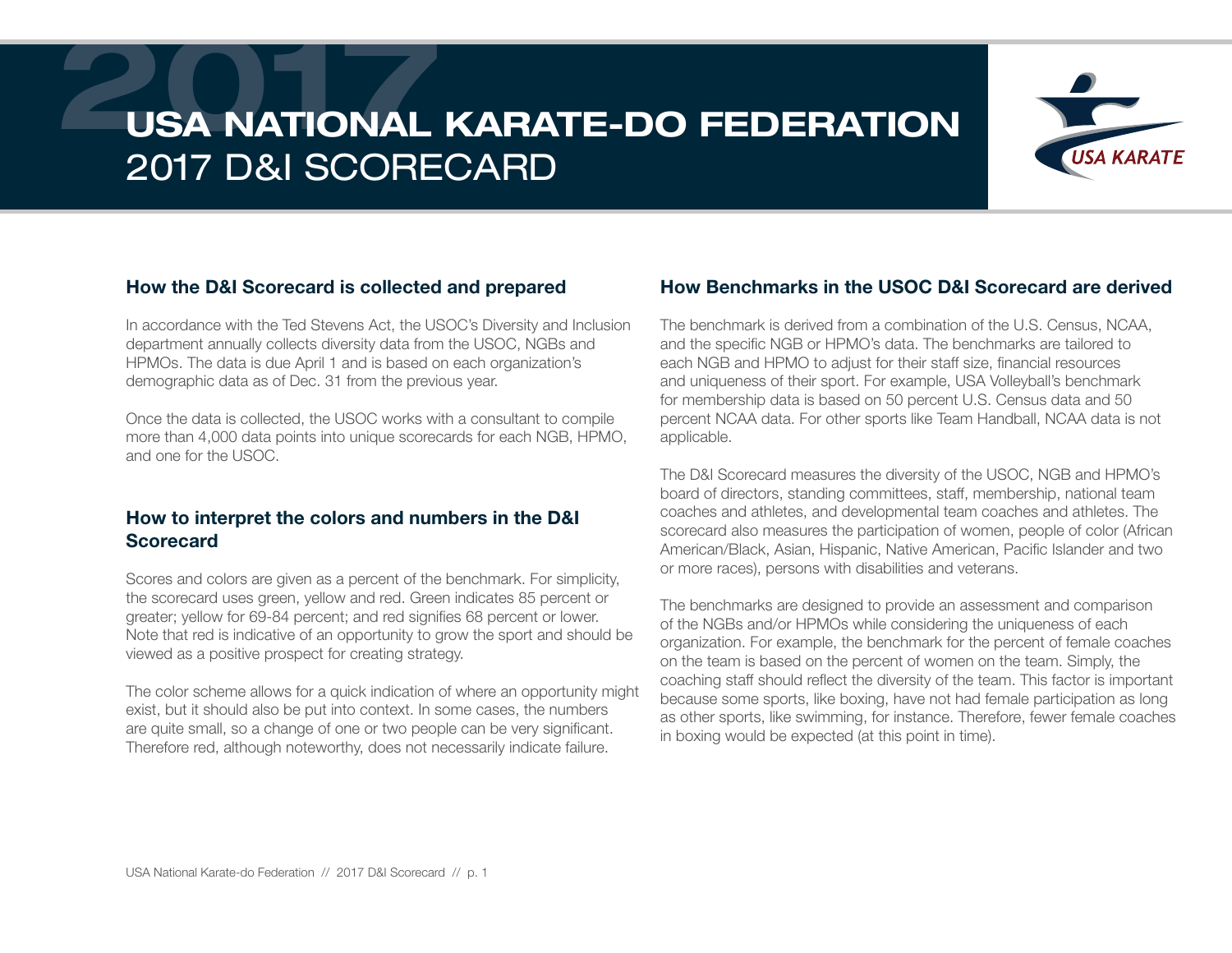

### PEOPLE OF COLOR

|                                             | # Total Employees/<br><b>Members</b> | % People of Color | <b>Benchmark</b> | % Benchmark<br><b>Achieved</b> | # Of Hires To<br><b>Benchmark</b> |
|---------------------------------------------|--------------------------------------|-------------------|------------------|--------------------------------|-----------------------------------|
| <b>Board of Directors</b>                   | 9                                    | 33.33             | 24.54            | 135.82                         | $\circ$                           |
| <b>Executive Committee</b>                  | $\circ$                              | N/A               | 0.00             | N/A                            | $\circ$                           |
| <b>Standing Committees</b>                  | 32                                   | 9.37              | 44.61            | 21.00                          | 11                                |
| Professional Staff                          | $\overline{4}$                       | 0.00              | 25.21            | 0.00                           |                                   |
| NGB Membership                              | 3,314                                | 43.27             | 22.05            | 196.24                         | $\circ$                           |
| National Teams (Athletes)                   | 50                                   | 50.00             | 43.27            | 115.55                         | $\circlearrowright$               |
| National Teams (Coaches & Non-Athletes)     | 10                                   | 40.00             | 43.01            | 93.00                          | $\circ$                           |
| Developmental National Teams (Athletes)     | 147                                  | 52.38             | 43.27            | 121.05                         | $\circ$                           |
| Developmental National Teams (Non-Athletes) | 11                                   | 45.45             | 43.01            | 105.67                         | $\circlearrowright$               |
| Part-Time Employees/Interns                 | $\overline{4}$                       | 0.00              | 43.27            | 0.00                           | $\mathbf{2}$                      |
| Total                                       | 3,581                                | 43.31             |                  |                                |                                   |
| Average                                     |                                      | 30.42             |                  | 87.59                          |                                   |

**Benchmark Legend** 85% to 100+ 69 to 84%  $\blacksquare$  <68%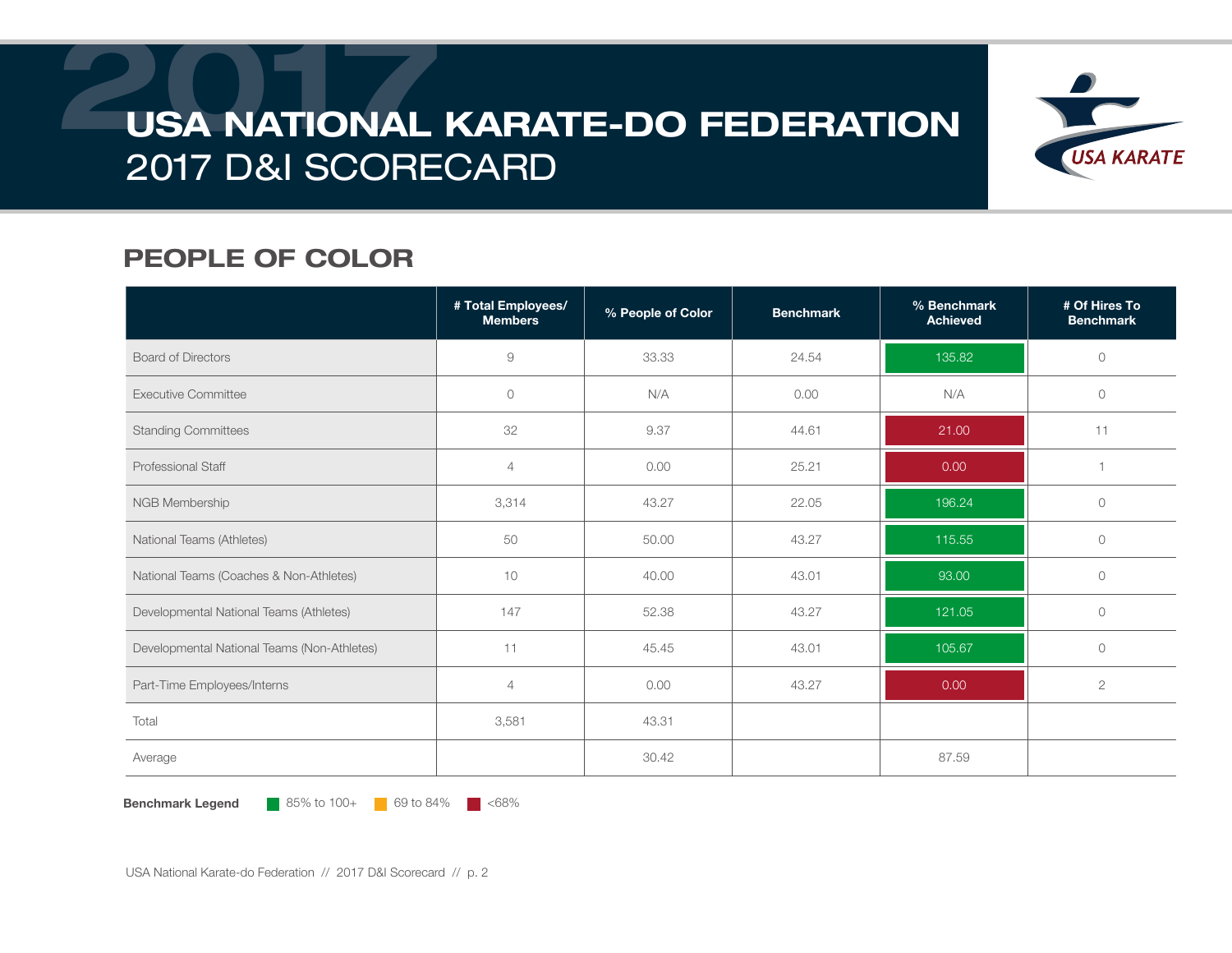

#### WOMEN

|                                             | # Total Employees/<br><b>Members</b> | % Women | <b>Benchmark</b> | % Benchmark<br><b>Achieved</b> | # Of Hires To<br><b>Benchmark</b> |
|---------------------------------------------|--------------------------------------|---------|------------------|--------------------------------|-----------------------------------|
| <b>Board of Directors</b>                   | 9                                    | 11.11   | 36.42            | 30.51                          | $\mathbf{2}$                      |
| <b>Executive Committee</b>                  | $\circ$                              | N/A     | 0.00             | N/A                            | $\circ$                           |
| <b>Standing Committees</b>                  | 32                                   | 18.75   | 36.28            | 51.68                          | 6                                 |
| <b>Professional Staff</b>                   | $\overline{4}$                       | 50.00   | 64.67            | 77.32                          |                                   |
| NGB Membership                              | 3,314                                | 34.36   | 34.79            | 98.76                          | 14                                |
| National Teams (Athletes)                   | 50                                   | 44.00   | 34.36            | 128.06                         | $\circ$                           |
| National Teams (Coaches & Non-Athletes)     | 10                                   | 30.00   | 41.69            | 71.96                          |                                   |
| Developmental National Teams (Athletes)     | 147                                  | 41.49   | 34.36            | 120.75                         | $\circ$                           |
| Developmental National Teams (Non-Athletes) | 11                                   | 36.36   | 41.69            | 87.22                          |                                   |
| Part-Time Employees/Interns                 | $\overline{4}$                       | 50.00   | 34.36            | 145.52                         | $\circ$                           |
| Total                                       | 3,581                                | 34.63   |                  |                                |                                   |
| Average                                     |                                      | 35.12   |                  | 90.20                          |                                   |

**Benchmark Legend** 85% to 100+ 69 to 84%  $\blacksquare$  <68%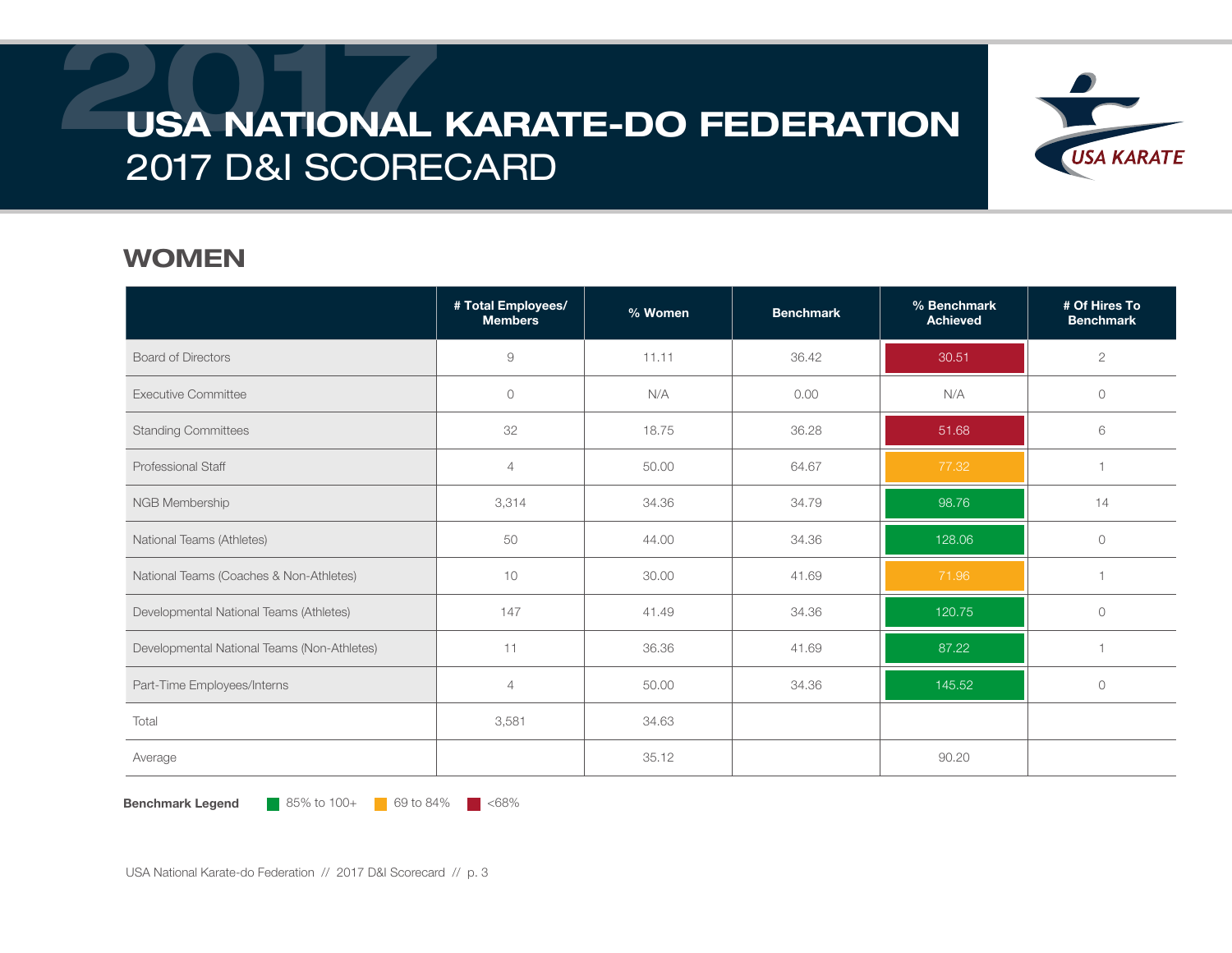

### PERSONS WITH DISABILITIES

|                                             | # Total Employees/<br><b>Members</b> | % Persons With<br><b>Disabilities</b> | <b>Benchmark</b> | % Benchmark<br><b>Achieved</b> | # Of Hires To<br><b>Benchmark</b> |
|---------------------------------------------|--------------------------------------|---------------------------------------|------------------|--------------------------------|-----------------------------------|
| <b>Board of Directors</b>                   | 9                                    | 0.00                                  | 7.00             | 0.00                           |                                   |
| <b>Executive Committee</b>                  | $\circ$                              | N/A                                   | 7.00             | N/A                            | $\circ$                           |
| <b>Standing Committees</b>                  | 32                                   | 3.12                                  | 7.00             | 44.57                          |                                   |
| <b>Professional Staff</b>                   | $\overline{4}$                       | 0.00                                  | 7.00             | 0.00                           | $\bigcirc$                        |
| NGB Membership                              | 3,314                                | 0.15                                  | 7.00             | 2.14                           | 227                               |
| National Teams (Athletes)                   | 50                                   | 6.00                                  | 7.00             | 85.71                          | $\overline{1}$                    |
| National Teams (Coaches & Non-Athletes)     | 10                                   | 0.00                                  | 7.00             | 0.00                           | $\overline{1}$                    |
| Developmental National Teams (Athletes)     | 147                                  | 0.00                                  | 7.00             | 0.00                           | 10                                |
| Developmental National Teams (Non-Athletes) | 11                                   | 0.00                                  | 7.00             | 0.00                           | $\overline{1}$                    |
| Part-Time Employees/Interns                 | $\overline{4}$                       | 0.00                                  | 7.00             | 0.00                           | $\circ$                           |
| Total                                       | 3,581                                | 0.25                                  |                  |                                |                                   |
| Average                                     |                                      | 1.03                                  |                  | 14.71                          |                                   |

**Benchmark Legend** 85% to 100+ 69 to 84%  $\blacksquare$  <68%

USA National Karate-do Federation // 2017 D&I Scorecard // p. 4